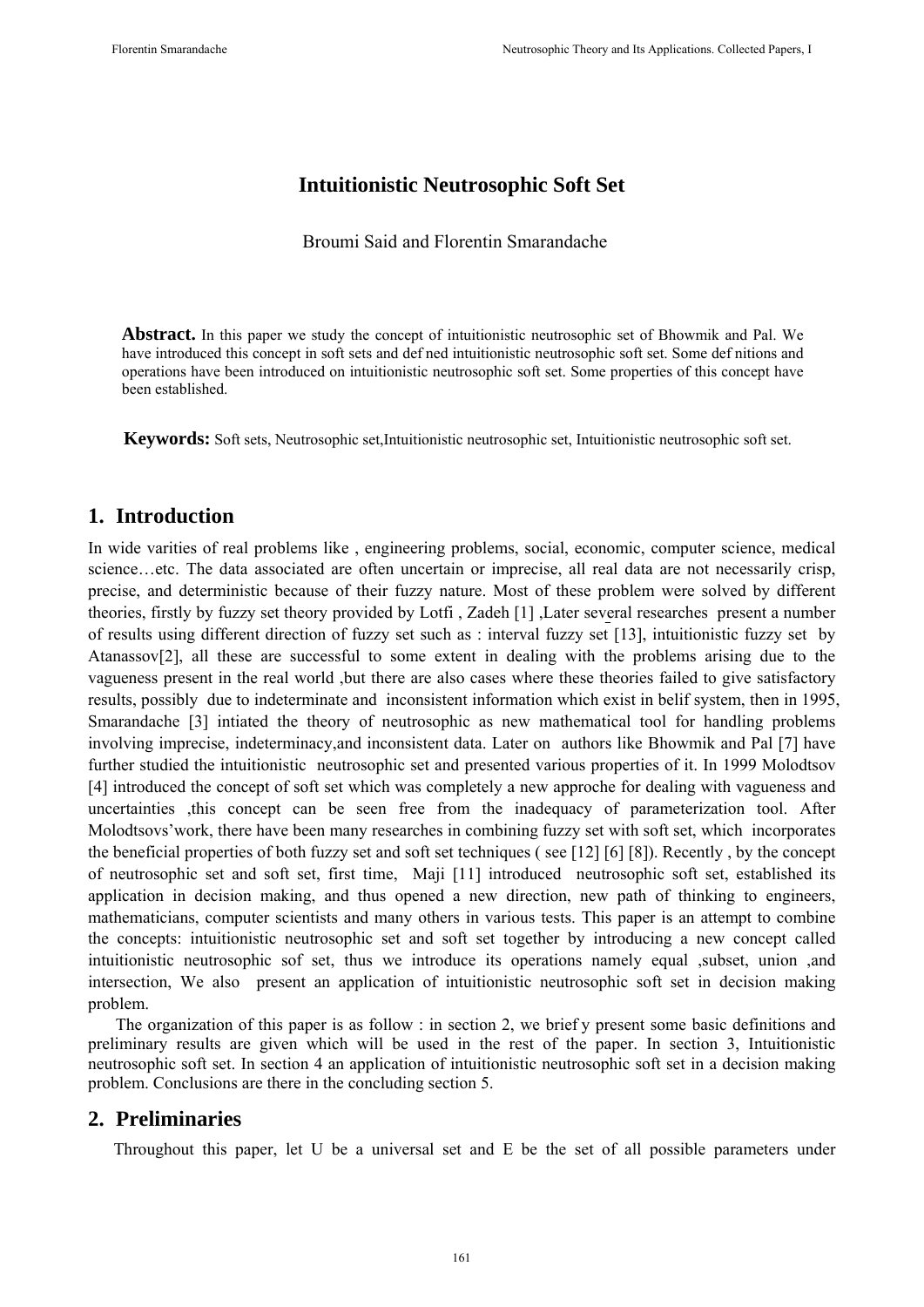consideration with respect to U, usually, parameters are attributes , characteristics, or properties of objects in U. We now recall some basic notions of neutrosophic set , intuitionistic neutrosophic set and soft set .

**Definition 2.1 (see[3]).** Let U be an universe of discourse then the neutrosophic set A is an object having the form  $A = \{ \langle x : T_{A(x)}, I_{A(x)}, F_{A(x)} \rangle, x \in U \}$ , where the functions  $T, I, F : U \rightarrow \overline{I} \setminus 0, 1^+$  define respectively the degree of membership , the degree of indeterminacy, and the degree of non-membership of the element  $x \in$  $X$  to the set A with the condition

$$
0 \leq T_{A(x)} + I_{A(x)} + F_{A(x)} \leq 3^+.
$$

From philosophical point of view, the neutrosophic set takes the value from real standard or non-standard subsets of  $\left[0.1\right]$ .so [.so instead of ]<sup>−</sup>0,1<sup>+</sup>[ we need to take the interval [0,1] for technical applications, because ]<sup>−</sup>0,1<sup>+</sup>[will be difficult to apply in the real applications such as in scientific and engineering problems.

**Definition 2.2 (see [3]).** A neutrosophic set A is contained in another neutrosophic set B i.e.  $A \subseteq B$  if  $\forall x$  $\in$  U,  $T_A(x) \leq T_B(x)$ ,  $I_A(x) \leq I_B(x)$ ,  $F_A(x) \geq F_B(x)$ .

A complete account of the operations and application of neutrsophic set can be seen in [3 ] [10 ].

#### **Definition 2.3(see[7]). intuitionistic neutrosophic set**

An element x of U is called significant with respect to neutrsophic set A of U if the degree of truthmembership or falsity-membership or indeterminancy-membership value, i.e., $T_{A(x)}$  or  $F_{A(x)}$  or  $T_{A(x)} \leq 0.5$ . Otherwise, we call it insignificant. Also, for neutrosophic set the truth-membership, indeterminacymembership and falsity-membership all can not be significant. We define an intuitionistic neutrosophic set by A =  $\{ \langle x : T_{A(x)} I_{A(x)} F_{A(x)} \rangle, x \in U \}$ , where

min {  $T_{A(x)} F_{A(x)}$  }  $\leq$  0.5,

min {  $T_{A(x)}$ ,  $I_{A(x)}$ }  $\leq 0.5$ ,

min {  $F_{A(x)}$ ,  $I_{A(x)}$ }  $\leq$  0.5, for all  $x \in U$ ,

with the condition  $0 \leq T_{A(x)} + I_{A(x)} + F_{A(x)} \leq 2$ .

As an illustration ,let us consider the following example.

**Example2.4.**Assume that the universe of discourse  $U = \{x_1, x_2, x_3\}$ , where  $x_1$ characterizes the capability,  $x_2$  characterizes the trustworthiness and  $x_3$  indicates the prices of the objects. It may be further assumed that the values of  $x_1$ ,  $x_2$  and  $x_3$ are in [0,1] and they are obtained from some questionnaires of some experts. The experts may impose their opinion in three components viz. the degree of goodness, the degree of indeterminacy and that of poorness to explain the characteristics of the objects. Suppose A is an intuitionistic neutrosophic set ( IN S ) of U, such that,

 $A = \{ \langle x_1, 0.3, 0.5, 0.4 \rangle, \langle x_2, 0.4, 0.2, 0.6 \rangle, \langle x_3, 0.7, 0.3, 0.5 \rangle \}$ , where the degree of goodness of capability is 0.3, degree of indeterminacy of capability is 0.5 and degree of falsity of capability is 0.4 etc.

**Definition 2.5** (see<sup>[4]</sup>). Let U be an initial universe set and E be a set of parameters. Let P(U) denotes the power set of U. Consider a nonempty set A,  $A \subseteq E$ . A pair  $(F, A)$  is called a soft set over U, where F is a mapping given by  $F : A \rightarrow P(U)$ .

As an illustration ,let us consider the following example.

**Example 2.6.** Suppose that U is the set of houses under consideration, say  $U = \{h_1, h_2, \ldots, h_5\}$ . Let E be the set of some attributes of such houses, say  $E = \{e_1, e_2, \ldots, e_8\}$ , where  $e_1, e_2, \ldots, e_8$  stand for the attributes "expensive", "beautiful", "wooden", "cheap", "modern", and "in bad repair", respectively.

In this case, to define a soft set means to point out expensive houses, beautiful houses, and so on. For example, the soft set (F, A) that describes the "attractiveness of the houses" in the opinion of a buyer, say Thomas, may be defined like this:

 $A = \{e_1, e_2, e_3, e_4, e_5\};$ 

 $F(e_1) = \{h_2, h_3, h_5\}, F(e_2) = \{h_2, h_4\}, F(e_3) = \{h_1\}, F(e_4) = U, F(e_5) = \{h_3, h_5\}.$ 

For more details on the algebra and operations on intuitionistic neutrosophic set and soft set, the reader may refer to [ 5,6,8,9,12].

## **3. Intuitionistic Neutrosophic Soft Set**

In this section ,we will initiate the study on hybrid structure involving both intuitionstic neutrosophic set and soft set theory.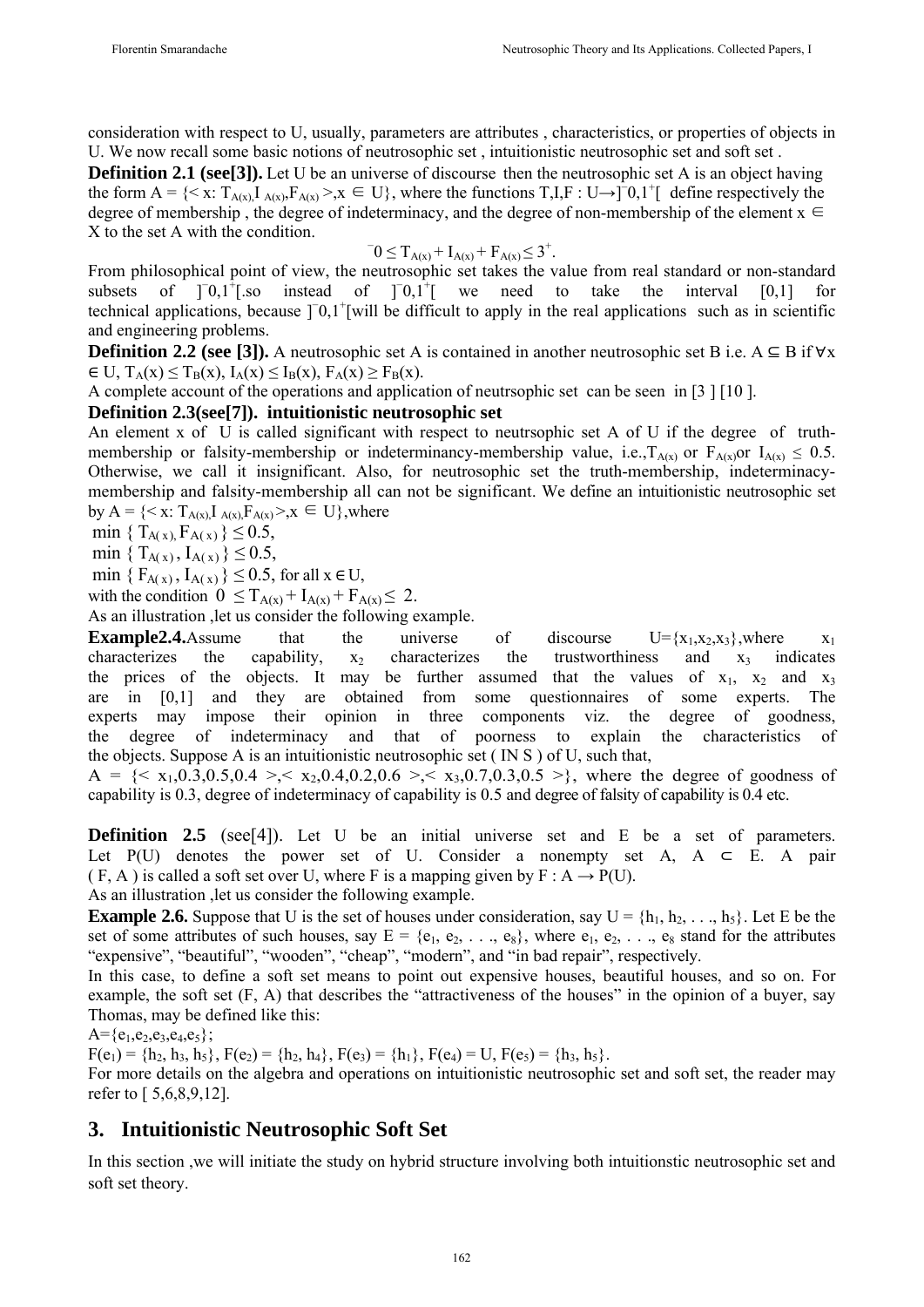**Definition 3.1**. Let U be an initial universe set and  $A \subseteq E$  be a set of parameters. Let N( U) denotes the set of all intuitionistic neutrosophic sets of U. The collection (F,A) is termed to be the soft intuitionistic neutrosophic set over U, where F is a mapping given by  $F : A \rightarrow N(U)$ .

**Remark 3.2**, we will denote the intuitionistic neutrosophic soft set defined over an universe by INSS. Let us consider the following example.

**Example 3.3.** Let U be the set of blouses under consideration and E is the set of parameters (or qualities). Each parameter is a intuitionistic neutrosophic word or sentence involving intuitionistic neutrosophic words. Consider  $E = \{ Bright, Cheap, Costly, very costly, Colorful, Cotton, Polystyrene, long sleeve, expensive \}.$ In this case, to define a intuitionistic neutrosophic soft set means to point out Bright blouses, Cheap blouses, Blouses in Cotton and so on. Suppose that, there are five blouses in the universe U given by,  $U =$  ${b_1, b_2, b_3, b_4, b_5}$  and the set of parameters  $A = {e_1, e_2, e_3, e_4}$ , where each  $e_i$  is a specific criterion for blouses:

> $e_1$  stands for 'Bright',  $e_2$  stands for 'Cheap', e<sub>3</sub> stands for 'costly', e4 stands for 'Colorful',

Suppose that,

- F(Bright)={ $\langle 6h_1, 0.5, 0.6, 0.3 \rangle$ ,  $\langle 6h_2, 0.4, 0.7, 0.2 \rangle$ ,  $\langle 6h_3, 0.6, 0.2, 0.3 \rangle$ ,  $\langle 6h_4, 0.7, 0.3, 0.2 \rangle$  $\langle 6, 0.8, 0.2, 0.3 \rangle$ . F(Cheap)={ $\leq b_1, 0.6, 0.3, 0.5$  $>$ ,  $\leq b_2, 0.7, 0.4, 0.3$  $>$ ,  $\leq b_3, 0.8, 0.1, 0.2$  $>$ ,  $\leq b_4, 0.7, 0.1, 0.3$  $>$  $\langle 6, 0.8, 0.3, 0.4 \rangle$ .  $F(Costly)=\{**1,0.7,0.4,0.3>,**1,0.2,0.5,0.7,0.2,0.5>,**1,0.5,0.2,0.6>\}******$
- $\langle 6, 0.7, 0.3, 0.2 \rangle$ .  $F(Colorful) = \{**1,0.8,0.1,0.4>, **1,0.2,0.6,0.4,0.3,0.6,0.4>, **1,0.4,0.8,0.5** \}****$  $\langle 6, 0.3, 0.5, 0.7 \rangle$ .

The intuitionistic neutrosophic soft set (INSS) (F, E) is a parameterized family  ${F(e_i)}$ ,  $i = 1, \dots, 10$  of all intuitionistic neutrosophic sets of U and describes a collection of approximation of an object. The mapping F here is 'blouses (.)', where dot(.) is to be filled up by a parameter  $e_i \in E$ . Therefore,  $F(e_1)$  means 'blouses (Bright)' whose functional-value is the intuitionistic neutrosophic set

 $\{< b_1, 0.5, 0.6, 0.3>, < b_2, 0.4, 0.7, 0.2>, < b_3, 0.6, 0.2, 0.3>, < b_4, 0.7, 0.3, 0.2, < b_5, 0.8, 0.2, 0.3, \}$ .

Thus we can view the intuitionistic neutrosophic soft set ( INSS ) ( F, A ) as a collection of approximation as below:

( F, A ) = { Bright blouses= {< b1,0.5,0.6,0.3 >,< b2,0.4,0.7,0.2 >, < b3,0.6,0.2,0.3 >,< b4,0.7,0.3,0.2 >,<  $b_5,0.8,0.2,0.3 >$ }, Cheap blouses=  $\{$  $b_5,0.8,0.3,0.4 >$ }, costly blouses=  $\{$  $b_5, 0.7, 0.3, 0.2$  >}, Colorful blouses  $\leq b_1, 0.8, 0.1, 0.4$  >,  $\leq b_2, 0.4, 0.2, 0.6$  >,  $\leq b_3, 0.3, 0.6, 0.4$  >,  $\leq$  $b_4, 0.4, 0.8, 0.5 > < b_5, 0.3, 0.5, 0.7 > \}$ .

where each approximation has two parts: (i) a predicate p, and (ii) an approximate value-set v (or simply to be called value-set v ).

For example, for the approximation 'Bright blouses=  $\{\langle b_1, 0.5, 0.6, 0.3 \rangle, \langle c_1, c_2, \rangle, c_2, \rangle\}$  $b_2, 0.4, 0.7, 0.2$   $\rightarrow$   $\langle b_3, 0.6, 0.2, 0.3 \rangle$ ,  $\langle b_4, 0.7, 0.3, 0.2 \rangle$ ,  $\langle b_5, 0.8, 0.2, 0.3 \rangle$ '. we have (i) the predicate name 'Bright blouses', and (ii) the approximate value-set is $\{**1**,0.5,0.6,0.3>, **1**,0.4,0.7,0.2>, **1**,0.6,0.2,0.3>, **1**,0.7,0.3,0.2, **1**, **1**,0.8,0.2,0.3, **1**\}$ . Thus, an intuitionistic neutrosophic soft set ( F, E) can be viewed as a collection of approximation like ( F, E) =  $\{p_1 =$  $v_1, p_2 = v_2, \dots, p_{10} = v_{10}$ . In order to store an intuitionistic neutrosophic soft set in a computer, we could represent it in the form of a table as shown below ( corresponding to the intuitionistic neutrosophic soft set in the above example ). In this table, the entries are  $c_{ii}$  corresponding to the blouse  $b_i$  and the parameter  $e_i$ , where  $c_{ii}$  = (true-membership value of  $b_i$ , indeterminacy-membership value of  $b_i$ , falsity membership value of  $b_i$ ) in F(e<sub>j</sub>). The table 1 represent the intuitionistic neutrosophic soft set ( $F$ , A) described above.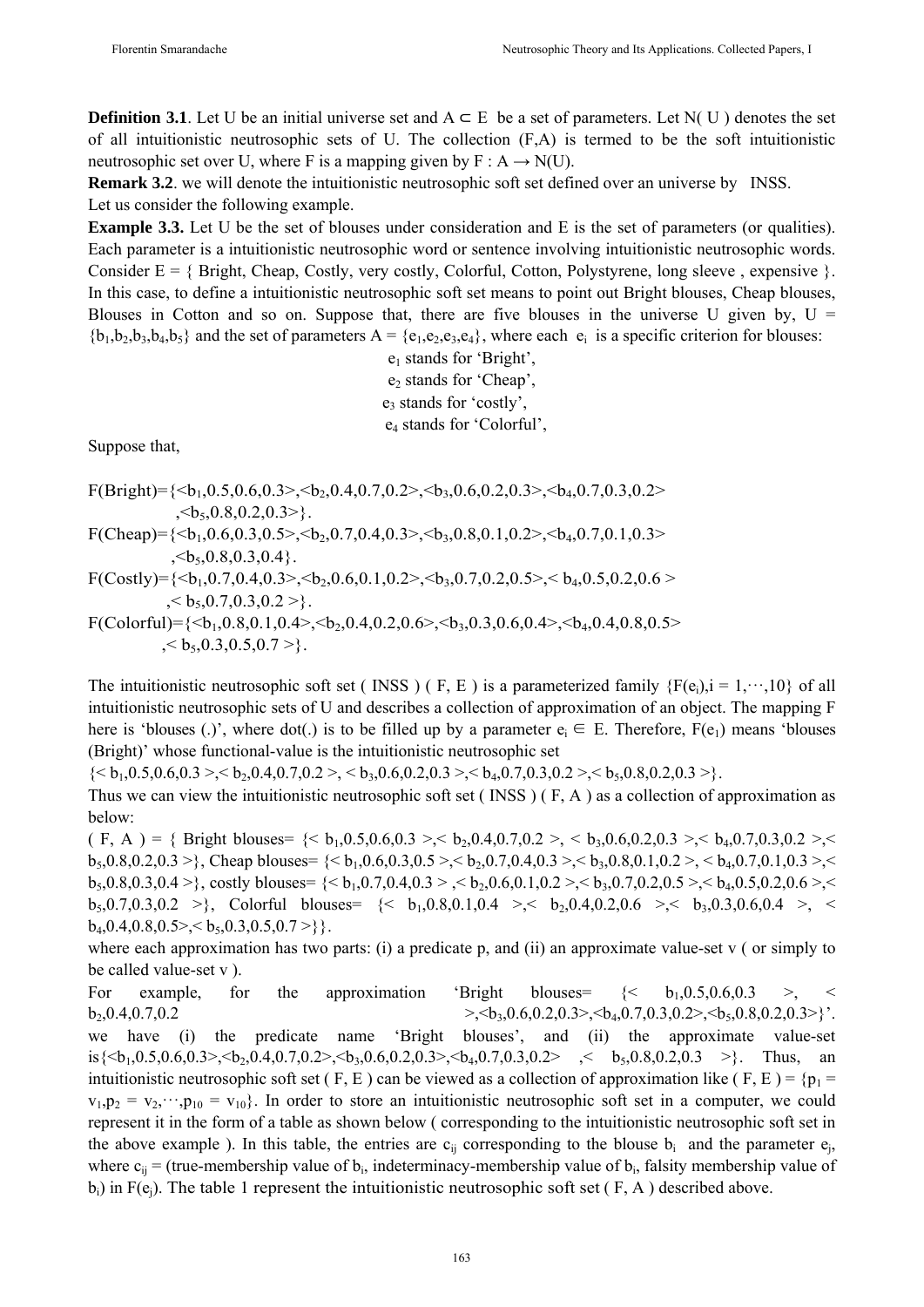|                | bright          | cheap           | costly          | colorful        |
|----------------|-----------------|-----------------|-----------------|-----------------|
| b <sub>1</sub> | (0.5, 0.6, 0.3) | 0.6, 0.3, 0.5   | (0.7, 0.4, 0.3) | (0.8, 0.1, 0.4) |
| b <sub>2</sub> | (0.4, 0.7, 0.2) | (0.7, 0.4, 0.3) | (0.6, 0.1, 0.2) | (0.4, 0.2, 0.6) |
| $b_3$          | (0.6, 0.2, 0.3) | 0.8, 0.1, 0.2   | (0.7, 0.2, 0.5) | (0.3, 0.6, 0.4) |
| $b_4$          | (0.7, 0.3, 0.2) | 0.7, 0.1, 0.3   | 0.5, 0.2, 0.6   | (0.4, 0.8, 0.5) |
| b <sub>5</sub> | (0.8, 0.2, 0.3) | 0.8, 0.3, 0.4   | [0.7, 0.3, 0.2] | (0.3, 0.5, 0.7) |

Table 1: Tabular form of the INSS ( F, A ).

**Remark 3.4.**An intuitionistic neutrosophic soft set is not an intuituionistic neutrosophic set but a parametrized family of an intuitionistic neutrosophic subsets.

## **Definition 3.5. Containment of two intuitionistic neutrosophic soft sets.**

For two intuitionistic neutrosophic soft sets  $(F, A)$  and  $(G, B)$  over the common universe U. We say that  $(F, A)$  is an intuitionistic neutrosophic soft subset of  $(G, B)$  if and only if

 $(i)$  A  $\subset$  B.

(ii)  $F(e)$  is an intuitionistic neutrosophic subset of  $G(e)$ .

Or  $T_{F(e)}(x) \leq T_{G(e)}(x)$ ,  $I_{F(e)}(x) \leq I_{G(e)}(x)$ ,  $F_{F(e)}(x) \geq F_{G(e)}(x)$ ,  $\forall e \in A$ ,  $x \in U$ .

We denote this relationship by ( $F, A$ )  $\subseteq$  ( $G, B$ ).

 $(F, A)$  is said to be intuitionistic neutrosophic soft super set of  $(G, B)$  if  $(G, B)$  is an intuitionistic neutrosophic soft subset of  $(F, A)$ . We denote it by  $(F, A) \supseteq (G, B)$ .

**Example 3.6**. Let  $(F,A)$  and  $(G,B)$  be two INSSs over the same universe  $U = \{0,000,000,000\}$ . The INSS (F,A) describes the sizes of the objects whereas the INSS ( G, B ) describes its surface textures. Consider the tabular representation of the INSS ( F, A ) is as follows.

| U              | small           | large             | colorful        |
|----------------|-----------------|-------------------|-----------------|
|                | (0.4, 0.3, 0.6) | (0.3, 0.1, 0.7)   | (0.4, 0.1, 0.5) |
| O <sub>2</sub> | (0.3, 0.1, 0.4) | (0.4, 0.2, 0.8)   | (0.6, 0.3, 0.4) |
| $O_3$          | (0.6, 0.2, 0.5) | (0.3, 0.1, 0.6)   | (0.4, 0.3, 0.8) |
| O <sub>4</sub> | (0.5, 0.1, 0.6) | (0.1, 0.5, 0.7)   | (0.3, 0.3, 0.8) |
| O <sub>5</sub> | (0.3, 0.2, 0.4) | $0.3, 0.1, 0.6$ ) | (0.5, 0.2, 0.4) |

Table 2: Tabular form of the INSS ( F, A ).

The tabular representation of the INSS ( G, B ) is given by table 3.

|                | small           | large           | colorful        | very smooth     |
|----------------|-----------------|-----------------|-----------------|-----------------|
| -01            | (0.6, 0.4, 0.3) | (0.7, 0.2, 0.5) | (0.5, 0.7, 0.4) | (0.1, 0.8, 0.4) |
| O <sub>2</sub> | (0.7, 0.5, 0.2) | (0.4, 0.7, 0.3) | (0.7, 0.3, 0.2) | (0.5, 0.7, 0.3) |
| O3             | (0.6, 0.3, 0.5) | (0.7, 0.2, 0.4) | (0.6, 0.4, 0.3) | (0.2, 0.9, 0.4) |
| O4             | (0.8, 0.1, 0.4) | (0.3, 0.6, 0.4) | (0.4, 0.5, 0.7) | (0.4, 0.4, 0.5) |
| O <sub>5</sub> | (0.5, 0.4, 0.2) | (0.4, 0.1, 0.5) | (0.6, 0.4, 0.3) | (0.5, 0.8, 0.3) |

Table 3: Tabular form of the INSS ( G, B ).

Clearly, by definition 3.5 we have  $(F, A) \subset (G, B)$ .

## **Definition 3.7**. **Equality of two intuitionistic neutrosophic soft sets.**

Two INSSs ( F, A ) and ( G, B ) over the common universe U are said to be intuitionistic neutrosophic soft equal if  $(F, A)$  is an intuitionistic neutrosophic soft subset of  $(G, B)$  and  $(G, B)$  is an intuitionistic neutrosophic soft subset of  $(F, A)$  which can be denoted by  $(F, A) = (G, B)$ .

## **Definition 3.8**. **NOT set of a set of parameters**.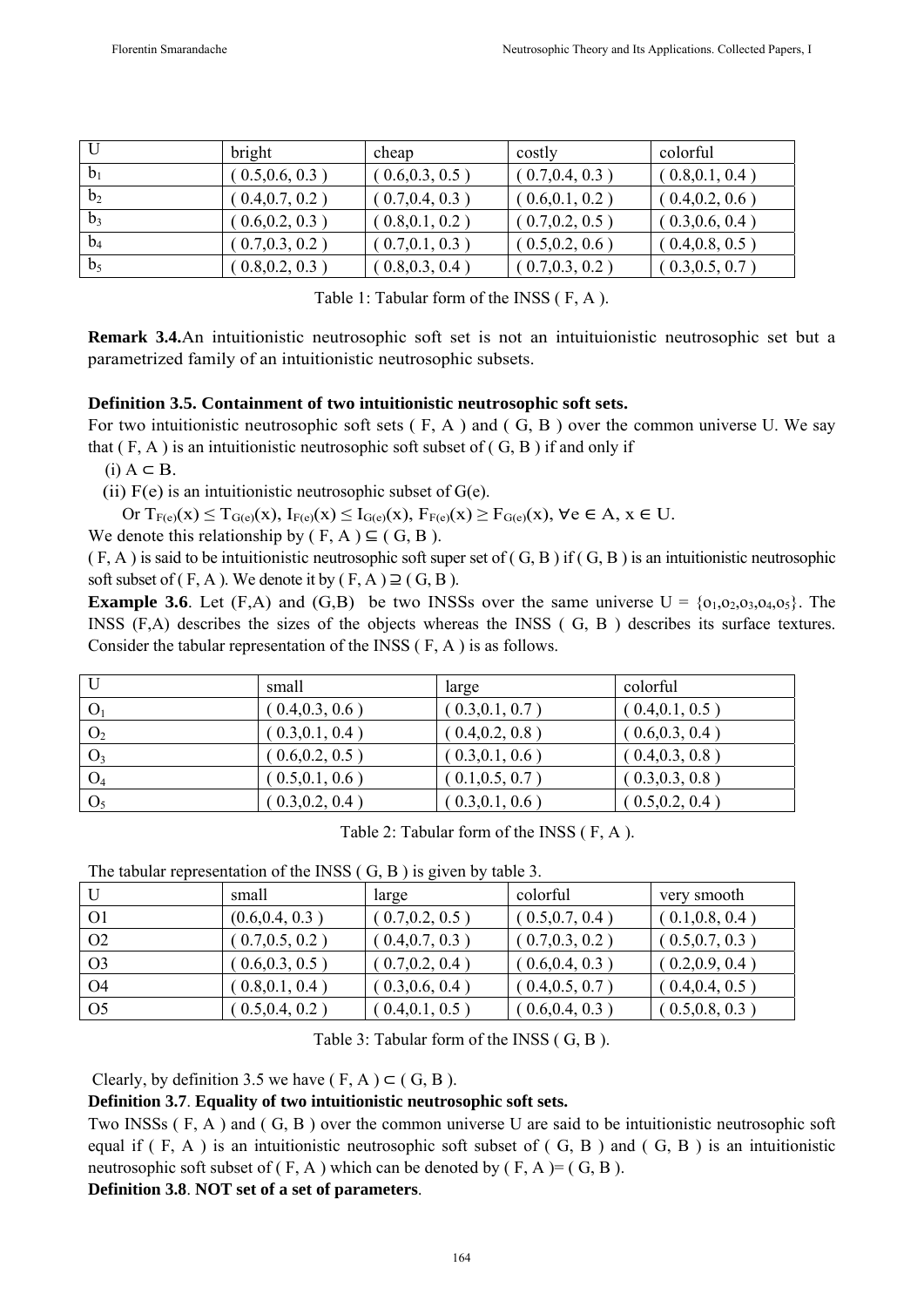Let  $E = {e_1, e_2, \dots, e_n}$  be a set of parameters. The NOT set of E is denoted by  $E$  is defined by  $E = {e_1, e_2, \dots, e_n}$  ${}_{1}e_{2}$ ,  $\cdots$ ,  ${}_{1}e_{n}$ , where  ${}_{1}e_{i}$  = not  $e_{i}$ , $\forall i$  (it may be noted that ] and  ${}_{1}$  are different operators ).

**Example 3.9**. Consider the example 3.3. Here  $E = \{$  not bright, not cheap, not costly, not colorful  $\}$ .

#### **Definition 3.10**. **Complement of an intuitionistic neutrosophic soft set.**

The complement of an intuitionistic neutrosophic soft set  $(F, A)$  is denoted by  $(F,A)^c$  and is defined by  $(F.A)^c =$  $(F^c, A)$ , where  $F<sup>c</sup>$ : $[A \rightarrow N(U)$  is a mapping given by  $F^{c}(\alpha)$  = intutionistic neutrosophic soft complement with  $T_{F}^{c}{}_{(x)} = F_{F(x)} I_{F}^{c}{}_{(x)} = I_{F(x)}$  and  $F_{F}^{c}{}_{(x)} = T_{F(x)}$ .

**Example 3.11**. As an illustration consider the example presented in the example 3.2. the complement  $(F,A)^c$ describes the 'not attractiveness of the blouses'. Is given below.

F( not bright) =  $\{< b_1, 0.3, 0.6, 0.5>, < b_2, 0.2, 0.7, 0.4>, < b_3, 0.3, 0.2, 0.6\}$  ${}_{5.1}$  < b4,0.2,0.3,0.7 >  $>$  b<sub>5</sub>,0.3,0.2,0.8 > }. F( not cheap ) =  $\{< b_1, 0.5, 0.3, 0.6 > c_1, 0.3, 0.4, 0.7 > c_2, b_3, 0.2, 0.1, 0.8 > c_4, 0.3, 0.4, 0.7 \}$ 

 ${}_{5.6} > b_{4.0}$ , 0.3, 0.1, 0.7 >,  ${}_{5.6} > b_{5.0}$ , 0.4, 0.3, 0.8 >}.

F( not costly ) =  $\{,  $< b_2, 0.2, 0.1, 0.6\}$ ,  $< b_3, 0.5, 0.2, 0.7$ ,$  $\langle b_4, 0.6, 0.2, 0.5 \rangle \langle b_5, 0.2, 0.3, 0.7 \rangle$ 

F( not colorful ) =  $\{< b_1, 0.4, 0.1, 0.8>, < b_2, 0.6, 0.2, 0.4>, < b_3, 0.4, 0.6, 0.3, **0.4**\}$ **.** 

#### **Definition 3.12**:**Empty or Null intuitionistic neutrosopphic soft set.**

An intuitionistic neutrosophic soft set (F,A) over U is said to be empty or null intuitionistic neutrosophic soft (with respect to the set of parameters) denoted by  $\Phi_A$  or  $(\Phi, A)$  if  $T_{F(e)}(m) = 0$ ,  $F_{F(e)}(m) = 0$  and  $I_{F(e)}(m) =$  $0, \forall m \in U, \forall e \in A$ .

**Example 3.13.** Let  $U = \{b_1, b_2, b_3, b_4, b_5\}$ , the set of five blouses be considered as the universal set and A = { Bright, Cheap, Colorful } be the set of parameters that characterizes the blouses. Consider the intuitionistic neutrosophic soft set ( F, A) which describes the cost of the blouses and

 $F(bright)=\{,,,,$ 

F(cheap)={< b1,0,0,0 >,< b2,0,0,0 >,< b3,0,0,0 >,< b4,0,0,0 >, < b5,0,0,0 >},

F(colorful)={< b1,0,0,0 >,< b2,0,0,0 >,< b3,0,0,0 >, < b4,0,0,0 >,< b5,0,0,0 >}.

Here the NINSS  $(F, A)$  is the null intuitionistic neutrosophic soft set.

**Definition 3.14**. Union of two intuitionistic neutrosophic soft sets.

Let  $(F,A)$  and  $(G,B)$  be two INSSs over the same universe U.Then the union of  $(F,A)$  and  $(G,B)$  is denoted by  $'(F,A) \cup (G,B)'$  and is defined by (F,A)∪(G,B)=(K,C), where C=A∪B and the truth-membership, indeterminacy-membership and falsity-membership of ( K,C) are as follows:

$$
T_{K(e)(m)} = T_{F(e)}(m), \text{ if } e \in A - B, \n= T_{G(e)}(m), \text{ if } e \in B - A, \n= max (T_{F(e)}(m), T_{G(e)}(m)), \text{ if } e \in A \cap B. \nI_{K(e)(m)} = I_{F(e)}(m), \text{ if } e \in A - B, \n= I_{G(e)}(m), \text{ if } e \in B - A, \n= min (I_{F(e)}(m), I_{G(e)}(m)), \text{ if } e \in A \cap B. \nF_{K(e)(m)} = F_{F(e)}(m), \text{ if } e \in A - B, \n= F_{G(e)}(m), \text{ if } e \in B - A, \n= min (F - (m) F - (m)), \text{ if } e \in A \cap B.
$$

 $=$  min (F<sub>F(e)</sub>(m),F<sub>G(e)</sub>(m)), if  $e \in A \cap B$ .

**Example 3.15**. Let (F, A) and (G, B) be two INSSs over the common universe U. Consider the tabular representation of the INSS ( F, A ) is as follow:

|                | <b>Bright</b>   | Cheap           | Colorful        |
|----------------|-----------------|-----------------|-----------------|
| $b_1$          | (0.6, 0.3, 0.5) | (0.7, 0.3, 0.4) | (0.4, 0.2, 0.6) |
| b <sub>2</sub> | (0.5, 0.1, 0.8) | (0.6, 0.1, 0.3) | (0.6, 0.4, 0.4) |
| b3             | (0.7, 0.4, 0.3) | (0.8, 0.3, 0.5) | (0.5, 0.7, 0.2) |
| b <sub>4</sub> | (0.8, 0.4, 0.1) | 0.6, 0.3, 0.2   | 0.8, 0.2, 0.3   |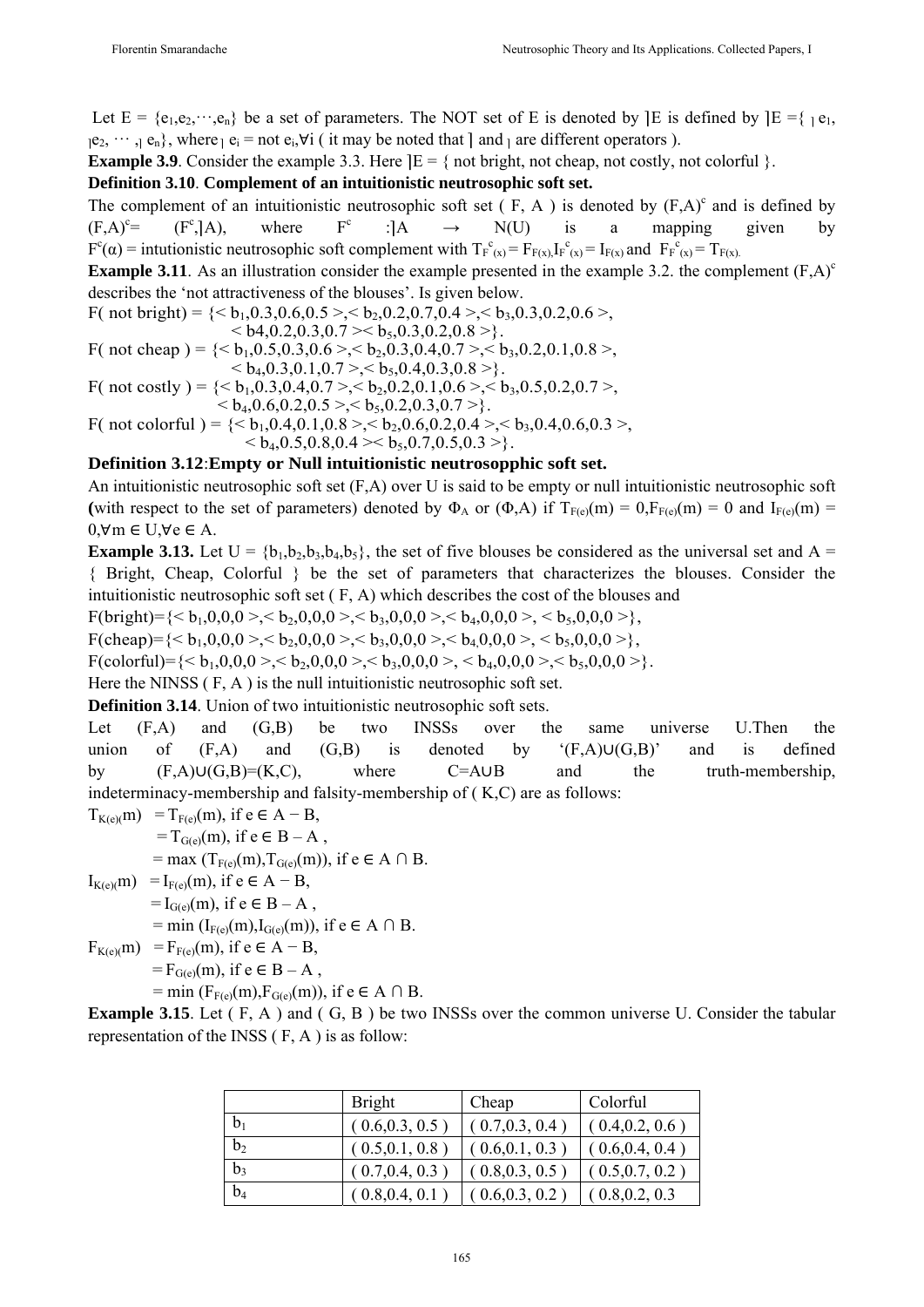| $(0.6, 0.3, 0.2)$ $(0.7, 0.3, 0.5)$ $(0.3, 0.6, 0.5)$ |
|-------------------------------------------------------|
|-------------------------------------------------------|

Table 4: Tabular form of the INSS ( F, A ).

The tabular representation of the INSS ( G, B ) is as follow:

| U              | Costly          | Colorful        |
|----------------|-----------------|-----------------|
| b <sub>1</sub> | (0.6, 0.2, 0.3) | (0.4, 0.6, 0.2) |
| b <sub>2</sub> | (0.2, 0.7, 0.2) | (0.2, 0.8, 0.3) |
| $b_3$          | (0.3, 0.6, 0.5) | (0.6, 0.3, 0.4) |
| $b_4$          | (0.8, 0.4, 0.1) | (0.2, 0.8, 0.3) |
| $b_5$          | (0.7, 0.1, 0.4) | (0.5, 0.6, 0.4) |

Table 5: Tabular form of the INSS ( G, B ).

Using definition 3.12 the union of two INSS  $(F, A)$  and  $(G, B)$  is  $(K, C)$  can be represented into the following Table.

| U              | <b>Bright</b> | Cheap      | Colorful   | Costly     |
|----------------|---------------|------------|------------|------------|
| b <sub>1</sub> | (0.6, 0.3,    | (0.7, 0.3, | (0.4, 0.2, | (0.6, 0.2, |
|                | 0.5)          | 0.4)       | 0.2)       | 0.3)       |
| b <sub>2</sub> | (0.5, 0.1,    | (0.6, 0.1, | (0.6, 0.4, | (0.2, 0.7, |
|                | 0.8)          | 0.3)       | 0.3)       | 0.2)       |
| b <sub>3</sub> | (0.7, 0.4,    | (0.8, 0.3, | (0.6, 0.3, | (0.3, 0.6, |
|                | 0.3)          | 0.5)       | 0.2)       | 0.5)       |
| $b_4$          | (0.8, 0.4,    | (0.6, 0.3, | (0.8, 0.2, | (0.8, 0.4, |
|                | 0.1)          | 0.2)       | 0.3)       | 0.1)       |
| b <sub>5</sub> | (0.6, 0.3,    | (0.7, 0.3, | (0.5, 0.6, | (0.7, 0.1, |
|                | 0.2)          | 0.5)       | 0.4)       | 0.4)       |

Table 6: Tabular form of the INSS ( K, C ).

#### **Definition 3.16. Intersection of two intuitionistic neutrosophic soft sets.**

Let (F,A) and (G,B) be two INSSs over the same universe U such that A  $\cap$  B≠0. Then the intersection of  $(F,A)$  and  $(F,B)$  is denoted by ' $(F,A) \cap (G,B)$ ' and is defined by  $(F,A) \cap (G,B) = (K,C)$ , where C  $=$ A∩B and the truth-membership, indeterminacy membership and falsity-membership of ( $K, C$ ) are related to those of  $(F,A)$  and  $(G,B)$  by:

 $T_{K(e)(m)} = \min (T_{F(e)}(m), T_{G(e)}(m)),$  $I_{K(e)}(m) = min (I_{F(e)}(m), I_{G(e)}(m)),$  $F_{K(e)(m)} = \max$  ( $F_{F(e)}(m)$ ,  $F_{G(e)}(m)$ ), for all  $e \in C$ .

**Example 3.17**. Consider the above example 3.15. The intersection of (F, A) and (G, B) can be represented into the following table :

| H  | Colorful        |
|----|-----------------|
| bı | (0.4, 0.2, 0.6) |
| b› | (0.2, 0.4, 0.4) |
| b, | (0.6, 0.3, 0.4) |
| b4 | (0.8, 0.2, 0.3) |
|    | (0.3, 0.6, 0.5) |

Table 7: Tabular form of the INSS ( K, C ).

**Proposition 3.18.** If (F, A) and (G, B) are two INSSs over U and on the basis of the operations defined above ,then: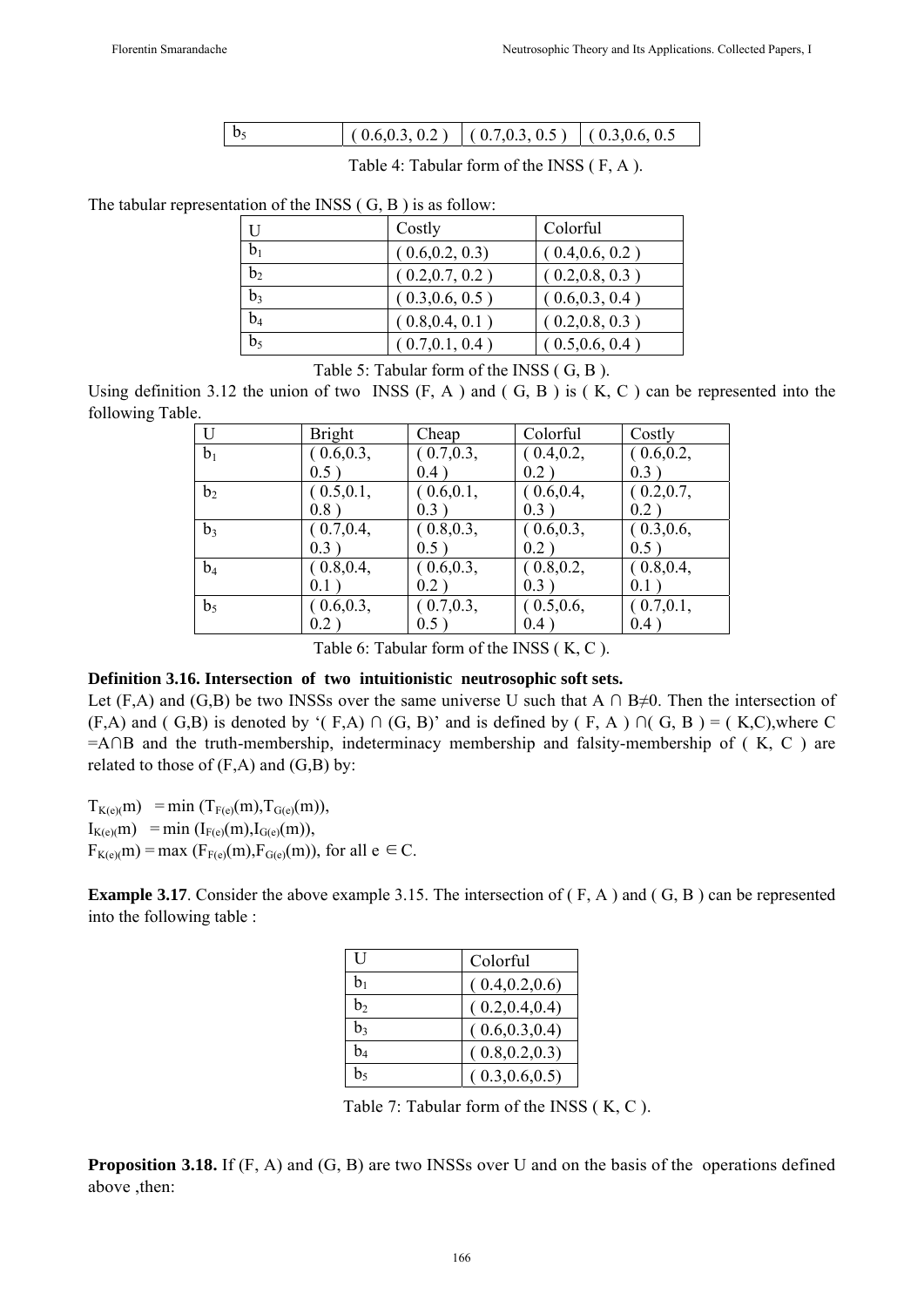- (1) idempotency laws:  $(F,A) \cup (F,A) = (F,A)$ .  $(F,A) \cap (F,A) = (F,A).$
- (2) Commutative laws :  $(F,A) \cup (G,B) = (G,B) \cup (F,A)$ .  $(F,A) \cap (G,B) = (G,B) \cap (F,A).$
- (3)  $(F,A) \cup \Phi = (F,A).$
- (4)  $(F,A) \cap \Phi = \Phi$ .

(5)  $[(F,A)^c]^c = (F,A).$ 

Proof. The proof of the propositions 1 to 5 are obvious.

**Proposition 3.19.** If (F, A), (G, B) and (K, C) are three INSSs over U, then:

(1)  $(F,A) \cap [(G,B) \cap (K,C)] = [(F,A) \cap (G,B)] \cap (K,C).$ 

- (2)  $(F,A) \cup [(G,B) \cup (K,C)] = [(F,A) \cup (G,B)] \cup (K,C).$
- (3) Distributive laws:  $(F,A) \cup [(G,B) \cap (K,C)] = [(F,A) \cup (G,B)] \cap [(F,A) \cup (K,C)]$ .
- (4)  $(F,A) \cap [(G,B) \cup (K,C)] = [(H,A) \cap (G,B)] \cup [(F,A) \cap (K,C)].$

**Exemple 3.20.** Let  $(F,A) = \{(b_1, 0.6, 0.3, 0.1) \}, (b_2, 0.4, 0.7, 0.5) \}, (b_3, 0.4, 0.1, 0.8) \}, (G,B) = \{(b_1, 0.2, 0.2, 0.6), (b_2, 0.4, 0.7, 0.8, 0.4, 0.1, 0.8)\}$ 0.7,0.2,0.4), (b<sub>3</sub>,0.1,0.6,0.7) } and (K,C) ={(b<sub>1</sub>, 0.3,0.8,0.2), (b<sub>2</sub>, 0.4,0.1,0.6), (b<sub>3</sub>,0.9,0.1,0.2)} be three INSSs of U, Then:

 $(F,A) \cup (G,B) = \{ (b_1, 0.6, 0.2, 0.1), (b_2, 0.7, 0.2, 0.4), (b_3, 0.4, 0.1, 0.7) \}.$  $(F,A) \cup (K,C) = \{ (b_1,0.6,0.3,0.1), (b_2,0.4,0.1,0.5), (b_3,0.9,0.1,0.2) \}.$  $(G,B) \cap (K,C)$  = {  $(b_1,0.2,0.2,0.6)$ ,  $(b_2,0.4,0.1,0.6)$ ,  $(b_3,0.1,0.1,0.7)$  }.  $(F,A) \cup [(G,B) \cap (K,C)] = \{ (b_1,0.6,0.2,0.1), (b_2,0.4,0.1,0.5), (b_3,0.4,0.1,0.7) \}.$  $[(F,A) \cup (G,B)] \cap [(F,A) \cup (K,C)] = \{(b_1,0.6,0.2,0.1), (b_2,0.4,0.1,0.5), (b_3,0.4,0.1,0.7)\}.$ Hence distributive (3) proposition verified.

Proof, can be easily proved from definition 3.14.and 3.16.

#### **Definition 3.21**. **AND operation on two intuitionistic neutrosophic soft sets**.

Let  $(F, A)$  and  $(G, B)$  be two INSSs over the same universe U. then  $(F, A)$  'AND  $(G, B)$  denoted by '( F, A )  $\wedge$  ( G, B )and is defined by ( F, A )  $\wedge$  ( G, B ) = ( K, A × B ), where K( $\alpha$ ,  $\beta$ )=F( $\alpha$ ) $\cap$  B( $\beta$ ) and the truth-membership, indeterminacy-membership and falsity-membership of  $(K, A \times B)$  are as follows:

 $T_{K(\alpha,\beta)}(m) = min(T_{F(\alpha)}(m), T_{G(\beta)}(m)), I_{K(\alpha,\beta)}(m) = min(I_{F(\alpha)}(m), I_{G(\beta)}(m))$ 

 $F_{K(\alpha,\beta)}(m) = \max(F_{F(\alpha)}(m), F_{G(\beta)}(m)), \forall \alpha \in A, \forall \beta \in B.$ 

**Example 3.22**. Consider the same example 3.15 above. Then the tabular representation of (F,A) AND ( G, B ) is as follow:

| u              | (bright, costly)  | (bright, Colorful) | (cheap, costly)      |
|----------------|-------------------|--------------------|----------------------|
| b <sub>1</sub> | 0.6, 0.2, 0.5)    | (0.4, 0.3, 0.5)    | (0.6, 0.2, 0.4)      |
| b <sub>2</sub> | [0.2, 0.1, 0.8]   | [0.2, 0.1, 0.8]    | (0.2, 0.1, 0.3)      |
| $b_3$          | (0.3, 0.4, 0.5)   | (0.6, 0.3, 0.4)    | (0.3, 0.3, 0.5)      |
| $b_4$          | [0.8, 0.4, 0.1]   | 0.2, 0.4, 0.3)     | [0.6, 0.3, 0.2]      |
| b <sub>5</sub> | $0.6, 0.1, 0.4$ ) | $0.5, 0.3, 0.4$ )  | (0.7, 0.1, 0.5)      |
| u              | (cheap, colorful) | (colorful, costly) | (colorful, colorful) |
| b <sub>1</sub> | (0.4, 0.3, 0.4)   | (0.4, 0.2, 0.6)    | (0.4, 0.2, 0.6)      |
| b <sub>2</sub> | (0.2, 0.1, 0.3)   | (0.2, 0.4, 0.4)    | (0.2, 0.4, 0.4)      |
| $b_3$          | (0.6, 0.3, 0.5)   | (0.3, 0.6, 0.5)    | (0.5, 0.3, 0.4)      |
| $b_4$          | (0.2, 0.3, 0.3)   | (0.8, 0.2, 0.3)    | (0.2, 0.2, 0.3)      |
| b <sub>5</sub> | (0.5, 0.3, 0.5)   | (0.3, 0.1, 0.5)    | (0.3, 0.6, 0.5)      |

Table 8: Tabular representation of the INSS ( $K, A \times B$ ).

**Definition 3.23**. If  $(F,A)$  and  $(G,B)$  be two INSSs over the common universe U then  $'(F,A)$  OR( $(G,B)$ )' denoted by  $(F,A)$   $\vee$   $(G,B)$  is defined by  $(F, A)$   $\vee$   $(G, B) = (O, A \times B)$ , where, the truth-membership, indeterminacy membership and falsity-membership of  $O( \alpha, \beta)$  are given as follows: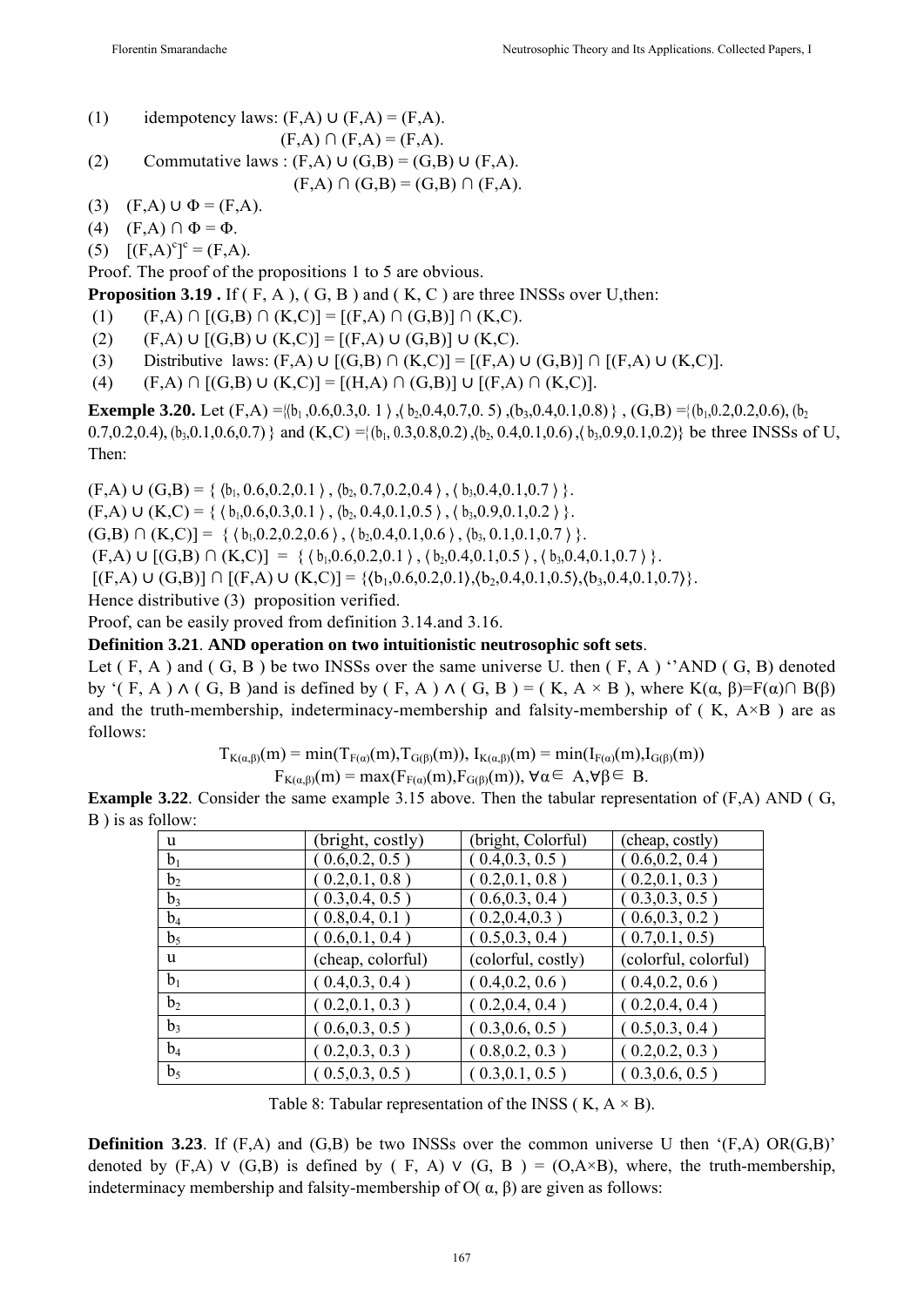$TO(\alpha,\beta)^{(m)} = max(TF(\alpha)^{(m),T}G(\beta)^{(m))}$  $I_{O(α,β)}(m) = {^{min(I)}}F(α)^{(m),I}G(β)^{(m),}$  $FO(\alpha,\beta)^{(m)} = min(F_{\Gamma}(\alpha)^{(m)},F_{\Gamma}(\beta)^{(m)}), \forall \alpha \in A, \forall \beta \in B.$ 

**Example 3.24** Consider the same example 3.14 above. Then the tabular representation of (F, A) OR (G, B ) is as follow:

| u              | (bright, costly)  | (bright, colorful) | (cheap, costly)      |
|----------------|-------------------|--------------------|----------------------|
| b <sub>1</sub> | (.0.6, 0.2, 0.3)  | (0.6, 0.3, 0.2)    | (0.7, 0.2, 0.3)      |
| b <sub>2</sub> | (.0.5, 0.1, 0.2)  | (0.5, 0.1, 0.3)    | (0.6, 0.1, 0.2)      |
| $b_3$          | (0.7, 0.4, 0.3)   | (0.7, 0.3, 0.3)    | (0.8, 0.3, 0.5)      |
| $b_4$          | (0.8, 0.4, 0.1)   | (0.8, 0.4, 0.1)    | (0.8, 0.3, 0.1)      |
| b <sub>5</sub> | (0.7, 0.1, 0.2)   | (0.6, 0.3, 0.4)    | (0.7, 0.1, 0.4)      |
| u              | (cheap, colorful) | (colorful, costly) | (colorful, colorful) |
| b <sub>1</sub> | (0.7, 0.3, 0.2)   | (0.6, 0.2, 0.3)    | (0.4, 0.2, 0.2)      |
| b <sub>2</sub> | (.0.6, 0.1, 0.3)  | (0.6, 0.4, 0.2)    | (0.6, 0.4, 0.3)      |
| $b_3$          | (.0.8, 0.3, 0.4)  | (0.5, 0.6, 0.2)    | (.0.5, 0.7, 0.2)     |
| $b_4$          | (.0.6, 0.3, 0.2)  | (.0.8, 0.2, 0.1)   | (.0.8, 0.2, 0.3)     |
| b <sub>5</sub> | (0.7, 0.3, 0.4)   | (0.7, 0.1, 0.4)    | (0.5, 0.6, 0.4)      |

Table 9: Tabular representation of the INSS ( $O$ ,  $A \times B$ ).

**Proposition 3.25. if**  $(F, A)$  and  $(G, B)$  are two INSSs over U, then :

 $(1)$   $[(F,A) \wedge (G,B)]^c = (F,A)^c \vee (G,B)^c$ 

 $(2) [(F,A) \vee (G,B)]^c = (F,A)^c \wedge (G,B)^c$ 

**Proof1.** Let  $(F,A)=\{\leq b, T_{F(x)}(b), I_{F(x)}(b), F_{F(x)}(b)\geq |b \in U\}$ and

 $(G,B) = \{ \leq b, T_{G(x)}(b), I_{G(x)}(b), F_{G(x)}(b) \geq | b \in U \}$ 

be two INSSs over the common universe U. Also let  $(K, A \times B) = (F, A) \wedge (G, B)$ ,

where,  $K(\alpha, \beta) = F(\alpha) \cap G(\beta)$  for all  $(\alpha, \beta) \in A \times B$  then

 $K(\alpha, \beta) = \{ \leq b, \min(T_{F(\alpha)}(b), T_{G(\beta)}(b)), \min(T_{F(\alpha)}(b), I_{G(\beta)}(b)), \max(F_{F(\alpha)}(b), F_{G(\beta)}(b)) \geq | b \in U \}.$ Therefore,

 $[(F,A) \wedge (G,B)]^c = (K,A \times B)^c$ 

 $=$  {< b, max( $F_{F(\alpha)}(b)$ , $F_{G(\beta)}(b)$ ), min( $I_{F(\alpha)}(b)$ , $I_{G(\beta)}(b)$ ), min( $T_{F(\alpha)}(b)$ , $T_{G(\beta)}(b)$ ) >|b ∈ U}. Again  $(F,A)^c V(G,B)^c$ 

 $= \{ \langle b, \max(F_{F(\alpha)}^c(b)), F_{G(\beta)}^c(b)), \min(F_{F(\alpha)}^c(b), I_{G(\beta)}^c(b)), \min(T_{F(\alpha)}^c(b), T_{G(\beta)}^c(b)) \rangle \mid b \in U \}.$ 

 $=$  {< b, min(T<sub>F(α)</sub>(b),T<sub>G(β)</sub>(b)), min(I<sub>F(α)</sub>(b),I<sub>G(β)</sub>(b)), max(F<sub>F(α)</sub>(b),F<sub>G(β)</sub>(b)) >| b ∈ U}<sup>c</sup>

 $=$  {< b, max(F<sub>F(α)</sub>(b), F<sub>G(β)</sub>(b)), min(I<sub>F(α)</sub>(b)), min(T<sub>F(α)</sub>(b), T<sub>G(β)</sub>(b)) >| b ∈ U}.

It follows that  $[(F,A) \wedge (G,B)]^c = (F,A)^c \vee (G,B)^c$ .

#### **Proof 2.**

Let ( F, A ) =  $\{< b, T_{F(x)}(b), I_{F(x)}(b), F_{F(x)}(b) > |b \in U\}$  and  $(G,B) = \{ \leq b, T_{G(x)}(b), I_{G(x)}(b), F_{G(x)}(b) \geq | b \in U \}$  be two INSSs over the common universe U. Also let  $(O, A \times B) = (F, A) \vee (G, B)$ , where,  $O(\alpha, \beta) = F(\alpha) \cup G(\beta)$  for all  $(\alpha, \beta) \in A \times B$ . then  $O(α, β) = { **b**, max(T<sub>F(α)</sub>(b), T<sub>G(β)</sub>(b)), min(T<sub>F(α)</sub>(b), I<sub>G(β)</sub>(b)), min(F<sub>F(α)</sub>(b), F<sub>G(β)</sub>(b)) > |b ∈ U}.$  $[(F,A)V(G,B)]^c = (O, A \times B)^c = \{< b, \min(F_{F(\alpha)}(b), F_{G(\beta)}(b)), \min(F_{F(\alpha)}(b), I_{G(\beta)}(b)),\}$  $\max(T_{F(\alpha)}(b), T_{G(\beta)}(b)) > |b \in U$ . Again  $(H,A)^c \wedge (G,B)^c$  $=\{< b, min(F_F^c_{(a)}(b), F_G^c_{(b)}(b)), min(F_f^c_{(a)}(b), I_G^c_{(b)}(b)), max(T_F^c_{(a)}(b), T_G^c_{(b)}(b))\} > | b \in U \}.$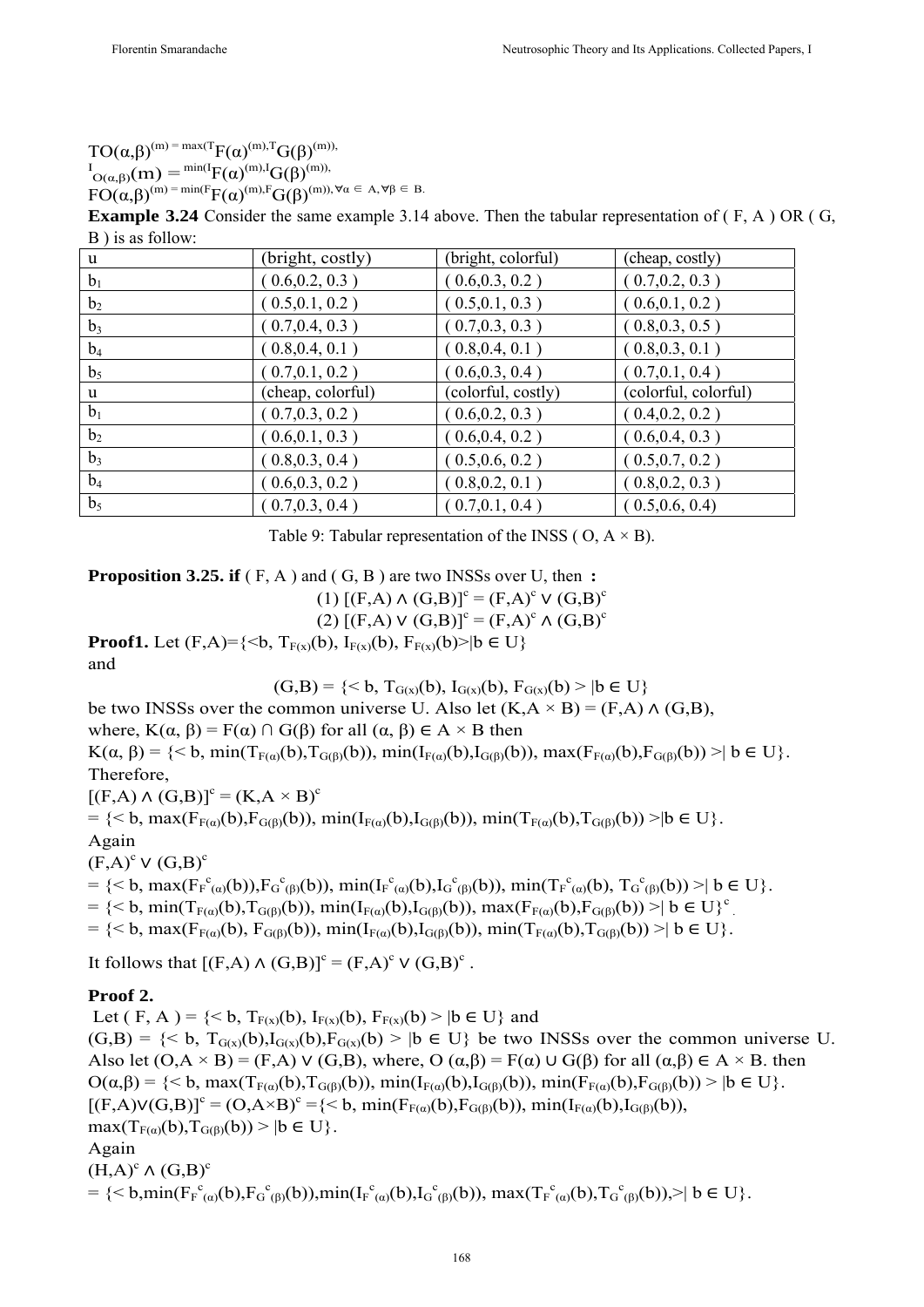$=\frac{1}{2}$  = {< b,max(T<sub>F(a)</sub>(b),T<sub>G(β)</sub>(b)),min(I<sub>F</sub><sup>c</sup><sub>(a)</sub>(b),I<sub>G</sub><sup>c</sup><sub>(β)</sub>(b)),min(F<sub>F(a)</sub>(b),F<sub>G(β)</sub>(b))>| b  $\in U$ }<sup>c</sup>. = {< b, min( $F_{F(\alpha)}(b)$ , $F_{G(\beta)}(b)$ ), $min(I_{F(\alpha)}(b)$ , $I_{G(\beta)}(b))$ ,  $max(T_{F(\alpha)}(b)$ , $T_{G(\beta)}(b))$  >| b  $\in U$ }. It follows that  $[(F,A) \vee (G,B)]^c = (F,A)^c \wedge (G,B)^c$ .

# **4. An application of intuitionistic neutrosophic soft set in a decision making problem**

For a concrete example of the concept described above, we revisit the blouse purchase problem in Example 3.3. So let us consider the intuitionistic neutrosophic soft set  $S = (F,P)$  (see also Table 10 for its tabular representation), which describes the "attractiveness of the blouses" that Mrs. X is going to buy. on the basis of her m number of parameters  $(e_1, e_2, \ldots, e_m)$  out of n number of blouses $(b_1, b_2, \ldots, b_n)$ . We also assume that corresponding to the parameter  $e_i(j=1,2,\dots,m)$  the performance value of the blouse  $b_i$  ( $i=1,2,\dots,n$ ) is a tuple  $p_{ij} = (T_{F(ei)}(b_i), T_{F(ei)}(b_i), T_{F(ei)}(b_i))$ , such that for a fixed i that values  $p_{ij}$  (j = 1,2,...,m) represents an intuitionistic neutrosophic soft set of all the n objects. Thus the performance values could be arranged in the form of a matrix called the 'criteria matrix'. The more are the criteria values, the more preferability of the corresponding object is. Our problem is to select the most suitable object i.e. the object which dominates each of the objects of the spectrum of the parameters ej. Since the data are not crisp but intuitionistic neutrosophic soft the selection is not straightforward. Our aim is to find out the most suitable blouse with the choice parameters for Mrs. X. The blouse which is suitable for Mrs. X need not be suitable for Mrs. Y or Mrs. Z, as the selection is dependent on the choice parameters of each buyer. We use the technique to calculate the score for the objects.

#### **4.1. Definition: Comparison matrix**

 The Comparison matrix is a matrix whose rows are labelled by the object names of the universe such as  $b_1,b_2,\dots,b_n$  and the columns are labelled by the parameters  $e_1,e_2,\dots,e_m$ . The entries are  $c_{ij}$ , where  $c_{ij}$  is the number of parameters for which the value of  $b_i$  exceeds or is equal to the value  $b_i$ . The entries are calculated by  $c_{ii} = a + d - c$ , where 'a' is the integer calculated as 'how many times  $T_{bi} (e_i)$  exceeds or equal to  $T_{bk} (e_i)'$ , for  $b_i \neq b_k$ ,  $\forall b_k \in U$ , 'd'is the integer calculated as 'how many times I<sub>bi(ej)</sub> exceeds or equal to I<sub>bk(ej)</sub>', for  $b_i$  $\neq$  b<sub>k</sub>,  $\forall$  b<sub>k</sub>  $\in$  U and 'c' is the integer 'how many times F<sub>bi(ej)</sub> exceeds or equal to F<sub>bk</sub>(e<sub>j</sub>)', for b<sub>i</sub>  $\neq$  b<sub>k</sub>,  $\forall$  b<sub>k</sub>  $\in$ U.

**Definition 4.2.** Score of an object. The score of an object  $b_i$  is  $S_i$  and is calculated as :

$$
S_i = \sum_j c_{ij}
$$

Now the algorithm for most appropriate selection of an object will be as follows.

Algorithm

(1) input the intuitionistic Neutrosophic Soft Set ( F, A).

(2) input P, the choice parameters of Mrs. X which is a subset of A.

(3) consider the INSS ( F, P) and write it in tabular form.

(4) compute the comparison matrix of the INSS ( F, P).

(5) compute the score  $S_i$  of  $b_i, \forall i$ .

(6) find  $S_k$  = maxi  $S_i$ 

(7) if k has more than one value then any one of  $b_i$  may be chosen.

To illustrate the basic idea of the algorithm, now we apply it to the intuitionistic neutrosophic soft set based decision making problem.

Suppose the wishing parameters for Mrs. X where  $P=\{Bright, Costly, Polystyreneing, Colorful, Cheap\}$ .

|                | Bright            | costly            | Polystyreneing  | <b>Colorful</b> | <b>Cheap</b>    |
|----------------|-------------------|-------------------|-----------------|-----------------|-----------------|
|                | (0.6, 0.3, 0.4)   | (0.5, 0.2, 0.6)   | (0.5, 0.3, 0.4) | (0.8, 0.2, 0.3) | (0.6, 0.3, 0.2) |
| $b_2$          | (0.7, 0.2, 0.5)   | $0.6, 0.3, 0.4$ ) | (0.4, 0.2, 0.6) | (0.4, 0.8, 0.3) | (0.8, 0.1, 0.2) |
| b <sub>3</sub> | $0.8, 0.3, 0.4$ ) | $0.8, 0.5, 0.1$ ) | (0.3, 0.5, 0.6) | (0.7, 0.2, 0.1) | (0.7, 0.2, 0.5) |
| $b_4$          | (0.7, 0.5, 0.2)   | (0.4, 0.8, 0.3)   | (0.8, 0.2, 0.4) | (0.8, 0.3, 0.4) | (0.8, 0.3, 0.4) |

Consider the INSS ( F, P ) presented into the following table.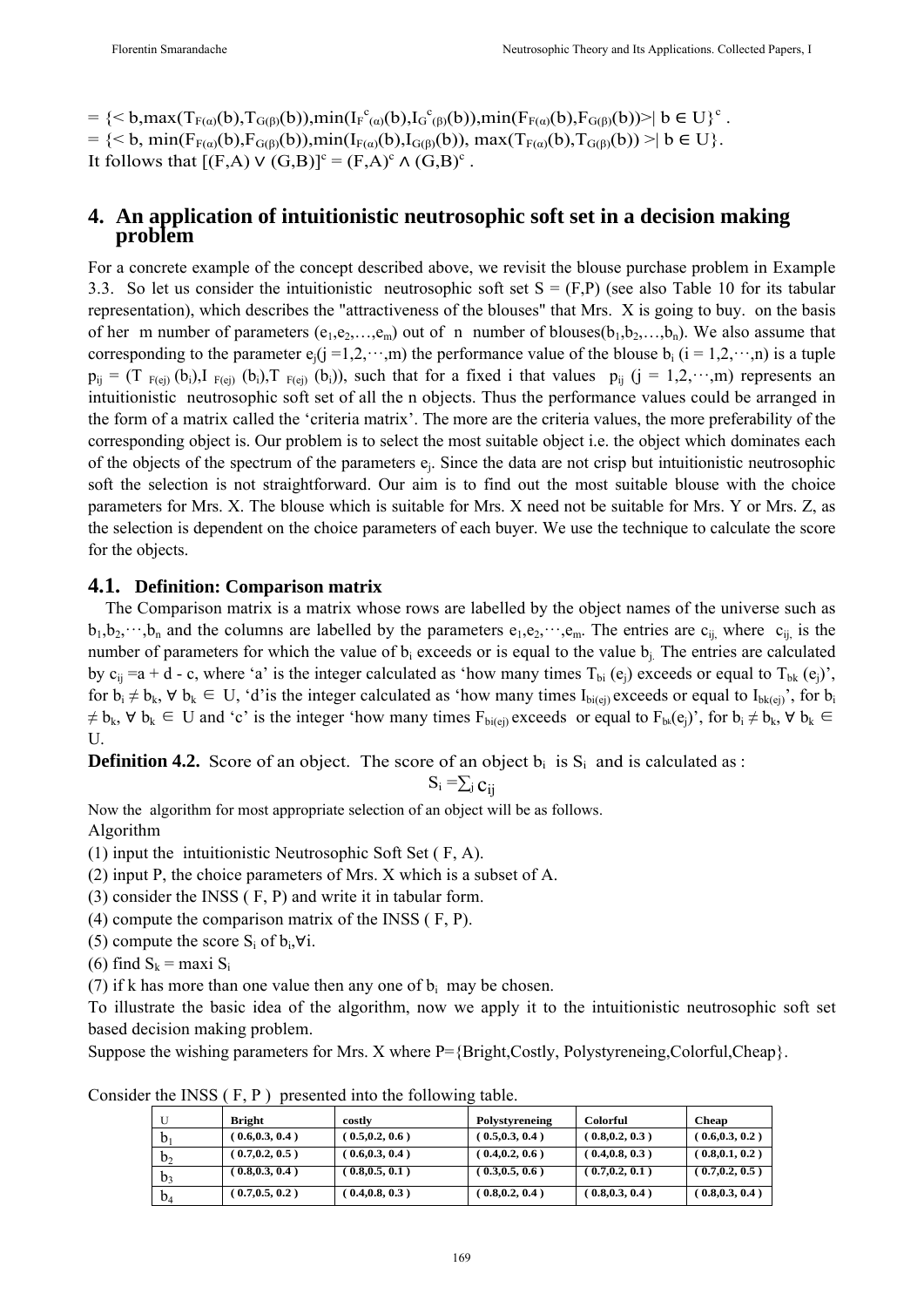| υ. | 0.4<br>$^{\circ}$ 0.3.0.8. | $\mathbf{a}$<br>(0.3, 0.6, 0.1) | 0.7, 0.3, 0.2 | 0.6, 0.2, 0.4 | 0.6.0.4.0.2 |
|----|----------------------------|---------------------------------|---------------|---------------|-------------|

Table 10: Tabular form of the INSS (F, P).

The comparison-matrix of the above INSS ( F, P) is represented into the following table.

|  | Bright   Costly   Polystyreneing   Colorful   Cheap |  |
|--|-----------------------------------------------------|--|
|  |                                                     |  |
|  |                                                     |  |
|  |                                                     |  |
|  |                                                     |  |
|  |                                                     |  |

Table 11: Comparison matrix of the INSS ( F, P ).

Next we compute the score for each  $b_i$  as shown below:

| U              | Score $(S_i)$ |
|----------------|---------------|
| $\mathbf b$    |               |
| $\rm b_2$      |               |
| $b_3$          |               |
| $b_4$          | 19            |
| b <sub>5</sub> |               |

Clearly, the maximum score is the score 19, shown in the table above for the blouse  $b_4$ . Hence the best decision for Mrs. X is to select  $b_4$ , followed by  $b_5$ .

#### **5. Conclusions**

In this paper we study the notion of intuitionistic neutrosophic set initiated by Bhowmik and Pal. We use this concept in soft sets considering the fact that the parameters ( which are words or sentences ) are mostly intutionistic neutrosophic set; but both the concepts deal with imprecision, We have also defined some operations on INSS and prove some propositions. Finally, we present an application of INSS in a decision making problem.

## **Acknowledgements.**

The authors are thankful to the anonymous referee for his valuable and constructive remarks that helped to improve the clarity and the completeness of this paper.

## **6 References**

- [1]. Zadeh, L. (1965). "Fuzzy sets", Inform and Control 8 338-353.
- [2]. Atanassov, K. (1986). "Intuitionistic fuzzy sets".Fuzzy Sets and Systems 20 87-96.
- [3]. Smarandache, F. (1999). A Unifying Field in Logics. Neutrosophy: Neutrosophic Probability, Set and Logic. Rehoboth: American Research Press.
- [4]. D. Molodtsov, Soft set theory First results, Comput. Math. Appl. 37 (1999) 19-31.
- [5]. P. K. Maji, R. Biswas, A. R. Roy, Soft set theory, Comput. Math. Appl. 45 (2003) 555-562.
- [6]. M. Irfan Ali, Feng Feng, Xiaoyan Liu, Won Keun Min, M. Shabir, On some new operations in soft set theory, Comput. Math. Appl. 57 (2009) 1547-1553.
- [7]. M. Bhowmik and M.Pal. Intuitionistic neutrosophic set, Journal of Information and Computing Science Vol. 4, No. 2, 2009, pp. 142-152.
- [8]. P. K. Maji, R. Biswas, and A. R. Roy, Soft Set Theory, Comput. Math. Appl. 45 (2003) 555–562.
- [9]. P.K.Maji,R.Biswas,andA.R.Roy,An application of soft sets in a decision making problem, Comput. Math. Appl. 44 (2002) 1077–1083.
- [10]. F. Smarandache, Neutrosophic set, a generalisation of the intuitionistic fuzzy sets, Inter. J.Pure Appl. Math. 24 (2005) 287–297.
- [11]. P. K. Maji, Neutrosophic soft set,Volume x, No. x, (Month 201y), pp. 1- xx ISSN 2093-9310,Annals of Fuzzy